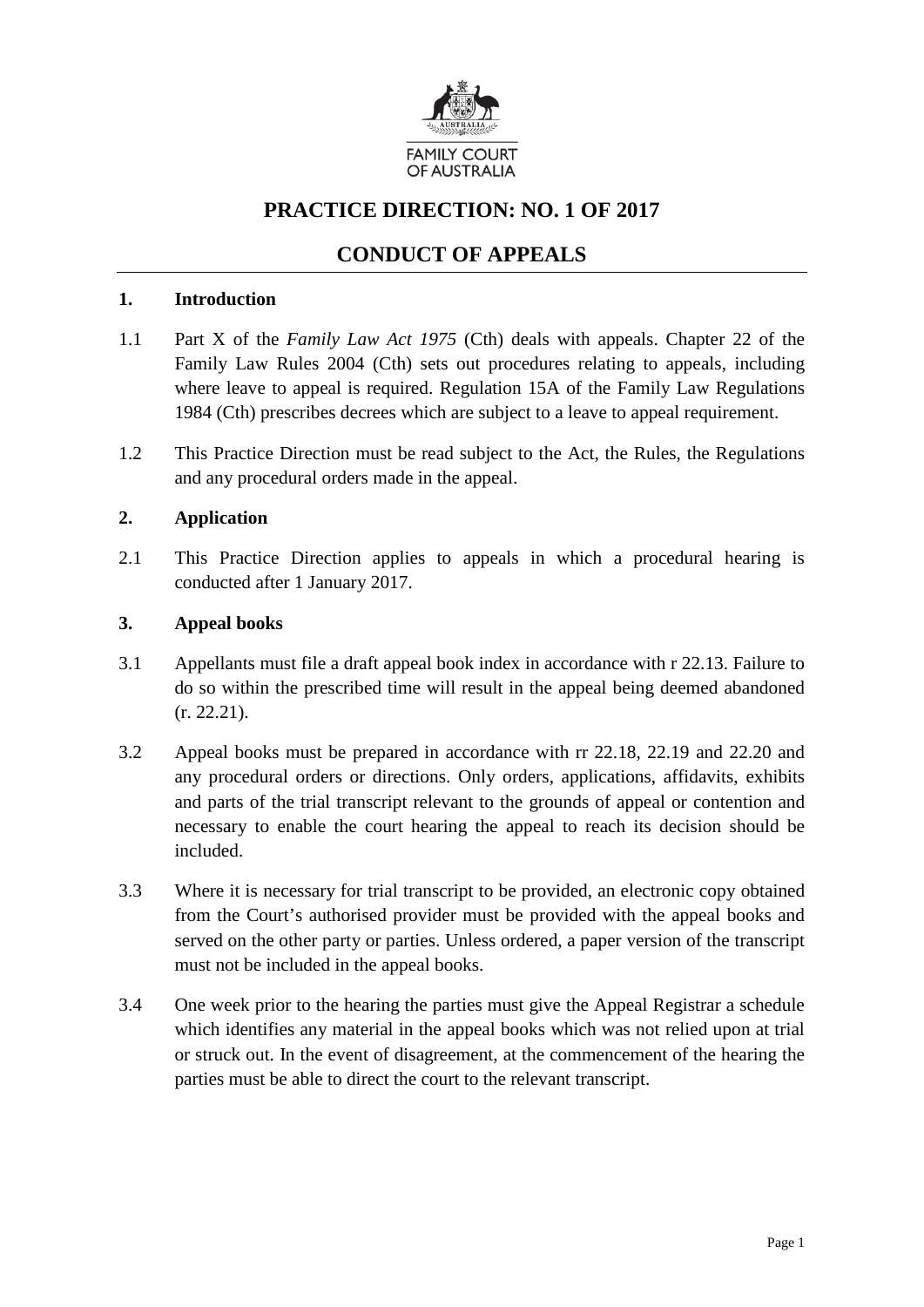#### **4. Summaries of argument**

- 4.1 Each party must prepare a summary of argument in accordance with r 22.22 and this Practice Direction. The summary of argument must:
	- a) set out each ground of appeal and, for each ground of appeal, a statement of the arguments, setting out the points of law or fact and the authorities relied on (together with references to the relevant page(s) of the appeal books and transcript);
	- b) set out the orders sought (but only if they differ from the orders sought in the Notice of Appeal or any Amended Notice of Appeal);
	- c) not exceed 15 pages unless leave has been given;
	- d) be easily legible, using a font size of at least 12 points and 1.5 line spacing;
	- e) have all paragraphs numbered consecutively;
	- f) be signed by the person who prepared the summary of argument; and
	- g) include the signatory's name, telephone number, facsimile number and email address (if any) or document exchange number (if any) at which the signatory can be contacted.
- 4.2 Where a party intends to challenge any findings of fact, the summary must:
	- a) identify the error (including any failure to make a finding of fact);
	- b) identify the finding that the party contends ought to have been made;
	- c) state concisely why the finding, or failure to make a finding, is erroneous; and
	- d) refer to the evidence to be relied upon in support of the argument (including any reference to the relevant page(s) of the appeal books and transcript).
- 4.3 Issues not identified in the summary of argument may not be advanced at the hearing of the appeal except with leave of the appeal court.

# **5. List of authorities**

- 5.1 The list of authorities pursuant to r 22.22(1) should be divided into two parts:
	- Part 1 should contain only those authorities which will be cited during the appeal.
	- Part 2 should contain those authorities which might be called for during the appeal, but which it is not intended to cite.
- 5.2 All references to reported authority must give the case name, citation **and** the relevant page(s). Where a judgment is reported in an authorised report that citation should be used. Other recognised series of reports (including Family Law Cases and Family Law Reports) should be used where the judgment is not reported in the authorised reports.
- 5.3 The Medium Neutral Citation of unreported judgments should be provided where available. An unreported judgment should not usually be cited unless it contains a statement of legal principle or a material application of principle which is not found in reported authority.